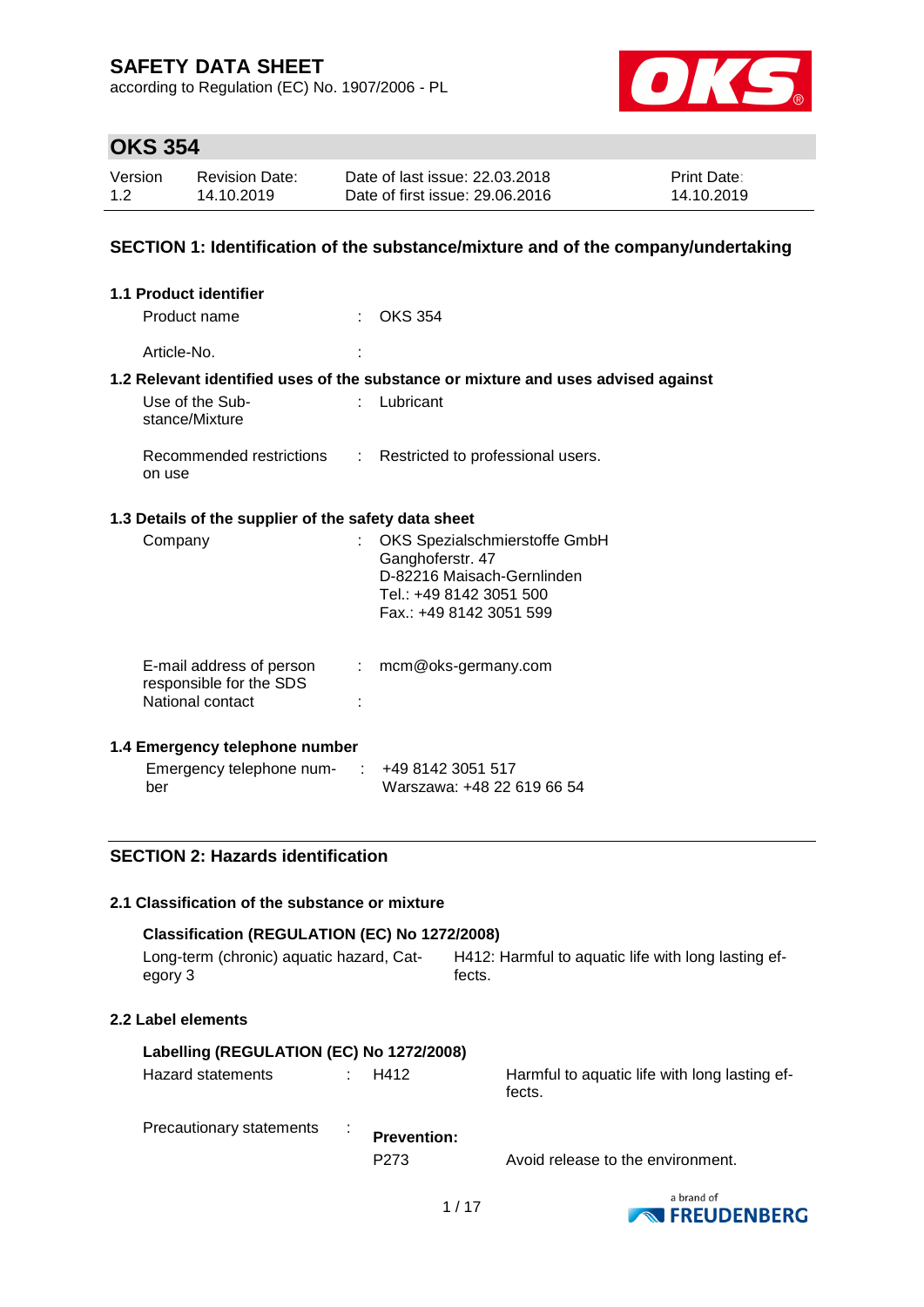according to Regulation (EC) No. 1907/2006 - PL



# **OKS 354**

| Version | <b>Revision Date:</b> | Date of last issue: 22,03,2018  | <b>Print Date:</b> |
|---------|-----------------------|---------------------------------|--------------------|
| 1.2     | 14.10.2019            | Date of first issue: 29,06,2016 | 14.10.2019         |

### **2.3 Other hazards**

This substance/mixture contains no components considered to be either persistent, bioaccumulative and toxic (PBT), or very persistent and very bioaccumulative (vPvB) at levels of 0.1% or higher.

# **SECTION 3: Composition/information on ingredients**

### **3.2 Mixtures**

Chemical nature : ester oil

### **Components**

| Chemical name      | CAS-No.                    | Classification    | Concentration      | Concentration |
|--------------------|----------------------------|-------------------|--------------------|---------------|
|                    | EC-No.                     |                   | limits<br>M-Factor | (% w/w)       |
|                    | Index-No.                  |                   | <b>Notes</b>       |               |
|                    | <b>Registration number</b> |                   |                    |               |
| tris(methylphenyl) | 1330-78-5                  | Repr.2; H361      |                    | $>= 0.25 - 1$ |
| phosphate          | 809-930-9                  | Aquatic Acute1;   | M-Factor: 1/1      |               |
|                    |                            | H400              |                    |               |
|                    |                            | Aquatic Chronic1; |                    |               |
|                    |                            | H410              |                    |               |

For explanation of abbreviations see section 16.

# **SECTION 4: First aid measures**

### **4.1 Description of first aid measures**

| If inhaled              | Obtain medical attention.<br>Remove person to fresh air. If signs/symptoms continue, get<br>medical attention.<br>Keep patient warm and at rest.<br>If unconscious, place in recovery position and seek medical<br>advice.<br>Keep respiratory tract clear.<br>If breathing is irregular or stopped, administer artificial respira-<br>tion. |
|-------------------------|----------------------------------------------------------------------------------------------------------------------------------------------------------------------------------------------------------------------------------------------------------------------------------------------------------------------------------------------|
| In case of skin contact | : Take off all contaminated clothing immediately.<br>Get medical attention immediately if irritation develops and<br>persists.<br>Wash clothing before reuse.<br>Thoroughly clean shoes before reuse.<br>Wash off immediately with plenty of water.                                                                                          |
| In case of eye contact  | : Rinse immediately with plenty of water, also under the eyelids,<br>for at least 10 minutes.<br>If eye irritation persists, consult a specialist.                                                                                                                                                                                           |

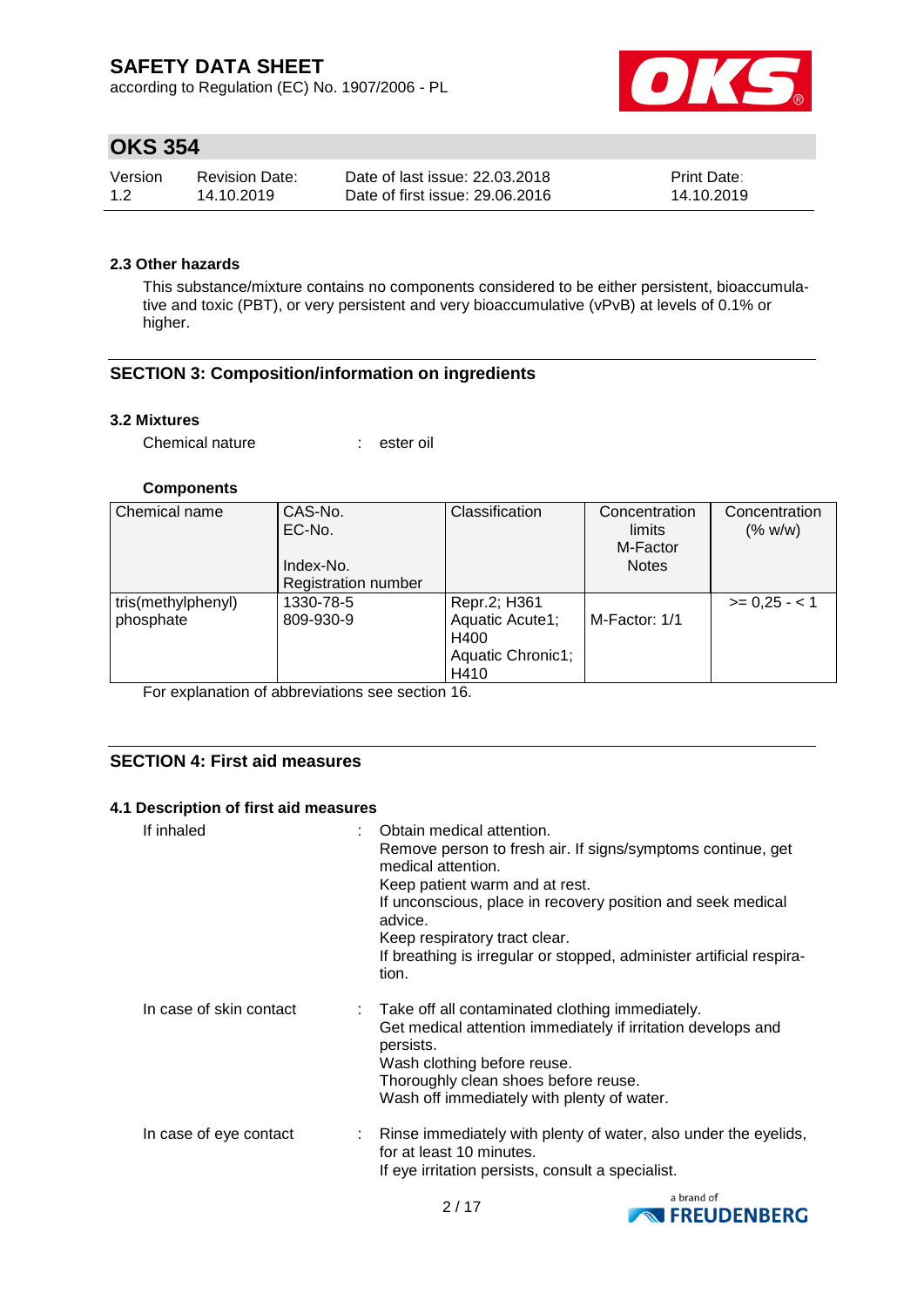according to Regulation (EC) No. 1907/2006 - PL



# **OKS 354**

| Version<br>1.2 <sub>2</sub> | <b>Revision Date:</b><br>14.10.2019 | Date of last issue: 22.03.2018<br>Print Date:<br>Date of first issue: 29.06.2016<br>14.10.2019 |                                                                                                                                                                                                                                                                                       |  |  |
|-----------------------------|-------------------------------------|------------------------------------------------------------------------------------------------|---------------------------------------------------------------------------------------------------------------------------------------------------------------------------------------------------------------------------------------------------------------------------------------|--|--|
| If swallowed                |                                     | ÷                                                                                              | Move the victim to fresh air.<br>If unconscious, place in recovery position and seek medical<br>advice.<br>Keep respiratory tract clear.<br>Do NOT induce vomiting.<br>Obtain medical attention.<br>Rinse mouth with water.<br>Never give anything by mouth to an unconscious person. |  |  |
|                             |                                     |                                                                                                | 4.2 Most important symptoms and effects, both acute and delayed                                                                                                                                                                                                                       |  |  |
|                             | Symptoms                            |                                                                                                | No information available.                                                                                                                                                                                                                                                             |  |  |
|                             | <b>Risks</b>                        |                                                                                                | None known.                                                                                                                                                                                                                                                                           |  |  |

### **4.3 Indication of any immediate medical attention and special treatment needed**

| Treatment | No information available. |
|-----------|---------------------------|
|           |                           |

# **SECTION 5: Firefighting measures**

| 5.1 Extinguishing media<br>Suitable extinguishing media                          | Use water spray, alcohol-resistant foam, dry chemical or car- |
|----------------------------------------------------------------------------------|---------------------------------------------------------------|
|                                                                                  | bon dioxide.                                                  |
| Unsuitable extinguishing<br>media                                                | : High volume water jet                                       |
| E.O. On a abal to a mand a landship in fugure the completence of an include use. |                                                               |

### **5.2 Special hazards arising from the substance or mixture**

| Specific hazards during fire- | : Fire may cause evolution of: |
|-------------------------------|--------------------------------|
| fighting                      | Carbon oxides                  |
|                               | Sulphur oxides                 |

# **5.3 Advice for firefighters**

| Special protective equipment<br>for firefighters | In the event of fire, wear self-contained breathing apparatus.<br>Use personal protective equipment. Exposure to decomposi-<br>tion products may be a hazard to health. |
|--------------------------------------------------|-------------------------------------------------------------------------------------------------------------------------------------------------------------------------|
| Further information                              | Standard procedure for chemical fires.<br>Collect contaminated fire extinguishing water separately. This                                                                |

must not be discharged into drains.

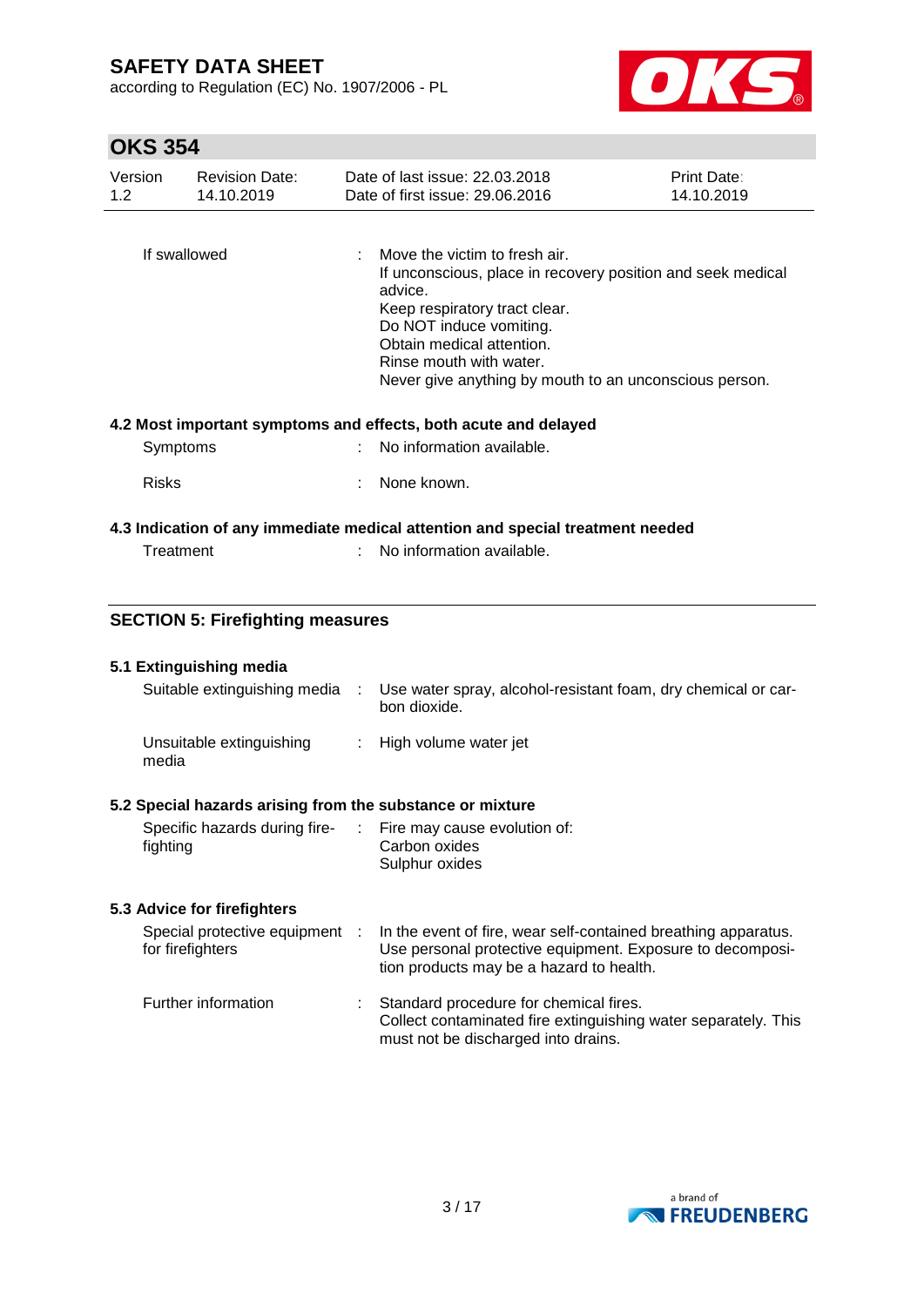according to Regulation (EC) No. 1907/2006 - PL



# **OKS 354**

| Version | Revision Date: | Date of last issue: 22.03.2018  | <b>Print Date:</b> |
|---------|----------------|---------------------------------|--------------------|
| 1.2     | 14.10.2019     | Date of first issue: 29,06,2016 | 14.10.2019         |

### **SECTION 6: Accidental release measures**

### **6.1 Personal precautions, protective equipment and emergency procedures**

| Personal precautions | : Evacuate personnel to safe areas.                      |
|----------------------|----------------------------------------------------------|
|                      | Use personal protective equipment.                       |
|                      | Ensure adequate ventilation.                             |
|                      | Do not breathe vapours or spray mist.                    |
|                      | Refer to protective measures listed in sections 7 and 8. |
|                      |                                                          |

### **6.2 Environmental precautions**

| Environmental precautions | : Do not allow contact with soil, surface or ground water.<br>Prevent further leakage or spillage if safe to do so.<br>If the product contaminates rivers and lakes or drains inform<br>respective authorities. |
|---------------------------|-----------------------------------------------------------------------------------------------------------------------------------------------------------------------------------------------------------------|
|                           |                                                                                                                                                                                                                 |

#### **6.3 Methods and material for containment and cleaning up**

| Methods for cleaning up | : Contain spillage, and then collect with non-combustible ab-    |
|-------------------------|------------------------------------------------------------------|
|                         | sorbent material, (e.g. sand, earth, diatomaceous earth, ver-    |
|                         | miculite) and place in container for disposal according to local |
|                         | / national regulations (see section 13).                         |

### **6.4 Reference to other sections**

For personal protection see section 8.

### **SECTION 7: Handling and storage**

# **7.1 Precautions for safe handling**

| Advice on safe handling | : Do not breathe vapours or spray mist.<br>Avoid contact with skin and eyes.<br>For personal protection see section 8.<br>Smoking, eating and drinking should be prohibited in the ap-<br>plication area.<br>Wash hands and face before breaks and immediately after<br>handling the product.<br>Do not get in eyes or mouth or on skin.<br>Do not get on skin or clothing.<br>Do not ingest.<br>Do not repack.<br>Do not re-use empty containers.<br>These safety instructions also apply to empty packaging which<br>may still contain product residues.<br>Keep container closed when not in use. |
|-------------------------|------------------------------------------------------------------------------------------------------------------------------------------------------------------------------------------------------------------------------------------------------------------------------------------------------------------------------------------------------------------------------------------------------------------------------------------------------------------------------------------------------------------------------------------------------------------------------------------------------|
| Hygiene measures        | : Wash face, hands and any exposed skin thoroughly after<br>handling.                                                                                                                                                                                                                                                                                                                                                                                                                                                                                                                                |

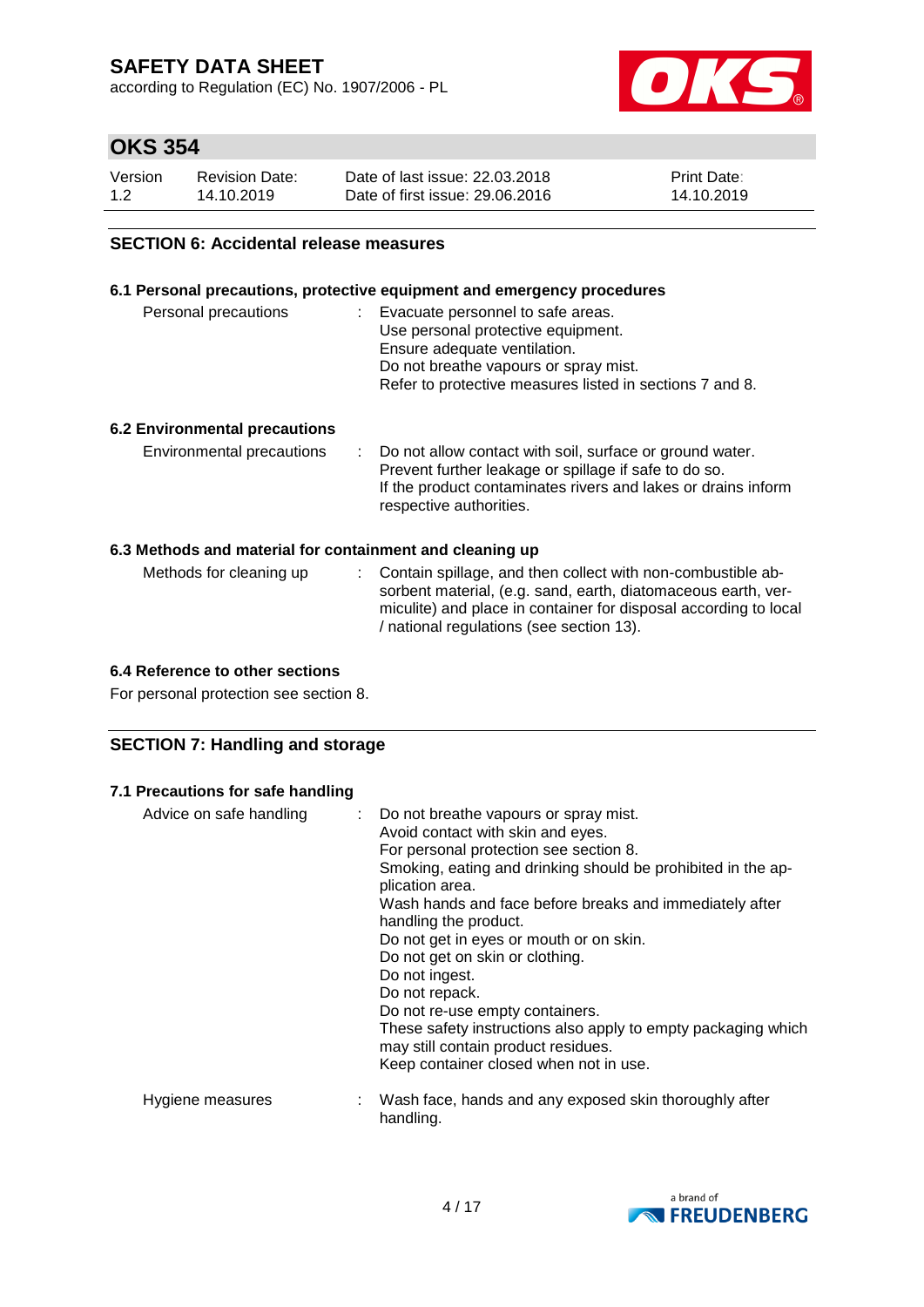according to Regulation (EC) No. 1907/2006 - PL



# **OKS 354**

| Version | <b>Revision Date:</b> | Date of last issue: 22,03,2018  | <b>Print Date:</b> |
|---------|-----------------------|---------------------------------|--------------------|
| 1.2     | 14.10.2019            | Date of first issue: 29,06,2016 | 14.10.2019         |

### **7.2 Conditions for safe storage, including any incompatibilities**

| Requirements for storage<br>areas and containers |  | Store in original container. Keep container closed when not in<br>use. Keep in a dry, cool and well-ventilated place. Containers<br>which are opened must be carefully resealed and kept upright<br>to prevent leakage. Store in accordance with the particular<br>national regulations. Keep in properly labelled containers. |
|--------------------------------------------------|--|--------------------------------------------------------------------------------------------------------------------------------------------------------------------------------------------------------------------------------------------------------------------------------------------------------------------------------|
| 7.3 Specific end use(s)                          |  |                                                                                                                                                                                                                                                                                                                                |
| Specific use(s)                                  |  | Specific instructions for handling, not required.                                                                                                                                                                                                                                                                              |

# **SECTION 8: Exposure controls/personal protection**

### **8.1 Control parameters**

Contains no substances with occupational exposure limit values.

### **Derived No Effect Level (DNEL) according to Regulation (EC) No. 1907/2006:**

| Substance name                                                                   | End Use | Exposure routes | Potential health ef-<br>fects | Value                   |
|----------------------------------------------------------------------------------|---------|-----------------|-------------------------------|-------------------------|
| thiodiethylene bis[3-<br>(3,5-di-tert-butyl-4-<br>hydroxy-<br>phenyl)propionate] | Workers | Inhalation      | Long-term systemic<br>effects | $3$ mg/m $3$            |
|                                                                                  | Workers | Inhalation      | Acute systemic ef-<br>fects   | $3$ mg/m $3$            |
|                                                                                  | Workers | Skin contact    | Long-term systemic<br>effects | $13,8$ mg/kg            |
| tris(methylphenyl)<br>phosphate                                                  | Workers | Inhalation      | Long-term systemic<br>effects | $0,47 \text{ mg/m}$ 3   |
|                                                                                  | Workers | Inhalation      | Acute systemic ef-<br>fects   | $1,11 \, \text{mg/m}$ 3 |
|                                                                                  | Workers | Skin contact    | Long-term systemic<br>effects | $3,3$ mg/kg<br>bw/day   |
|                                                                                  | Workers | Skin contact    | Acute systemic ef-<br>fects   | 74 mg/kg<br>bw/day      |
|                                                                                  | Workers | Skin contact    | Acute local effects           | 16 mg/kg<br>bw/day      |

### **Predicted No Effect Concentration (PNEC) according to Regulation (EC) No. 1907/2006:**

| Substance name                     | <b>Environmental Compartment</b> | Value             |
|------------------------------------|----------------------------------|-------------------|
| thiodiethylene bis[3-(3,5-di-tert- | Sewage treatment plant           | 1 $mg/l$          |
| butyl-4-                           |                                  |                   |
| hydroxyphenyl)propionate]          |                                  |                   |
| tris(methylphenyl) phosphate       | Fresh water                      | 0,000146 mg/l     |
|                                    | Marine water                     | $< 0,000015$ mg/l |
|                                    | Intermittent use/release         | 100 mg/l          |
|                                    | Fresh water sediment             | $0,404$ mg/kg     |
|                                    | Marine sediment                  | 0,00404 mg/kg     |
|                                    | Soil                             | $0,052$ mg/kg     |

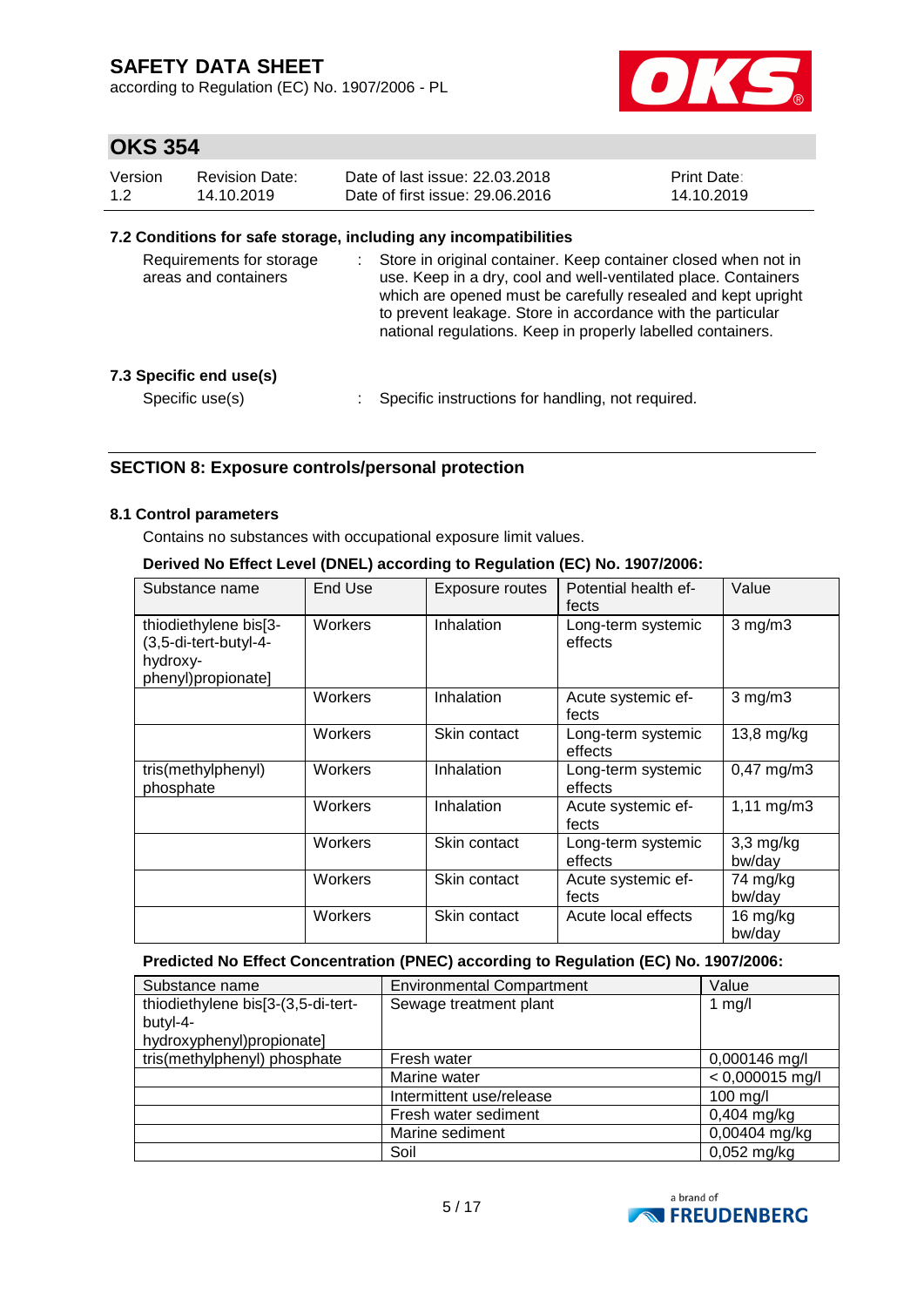according to Regulation (EC) No. 1907/2006 - PL



# **OKS 354**

| Version | Revision Date: | Date of last issue: 22.03.2018  | <b>Print Date:</b> |
|---------|----------------|---------------------------------|--------------------|
| 1.2     | 14.10.2019     | Date of first issue: 29,06,2016 | 14.10.2019         |

### **8.2 Exposure controls**

# **Engineering measures**

Handle only in a place equipped with local exhaust (or other appropriate exhaust).

| Personal protective equipment                   |                                                                                                                                                                                                                                                                                                                                        |  |
|-------------------------------------------------|----------------------------------------------------------------------------------------------------------------------------------------------------------------------------------------------------------------------------------------------------------------------------------------------------------------------------------------|--|
| Eye protection                                  | Safety glasses with side-shields conforming to EN166                                                                                                                                                                                                                                                                                   |  |
| Hand protection<br>Material<br>Protective index | Nitrile rubber<br>Class 1                                                                                                                                                                                                                                                                                                              |  |
| Remarks                                         | Wear protective gloves. The selected protective gloves have<br>to satisfy the specifications of Regulation (EU) 2016/425 and<br>the standard EN 374 derived from it. The break through time<br>depends amongst other things on the material, the thickness<br>and the type of glove and therefore has to be measured for<br>each case. |  |
| Respiratory protection                          | Use respiratory protection unless adequate local exhaust<br>ventilation is provided or exposure assessment demonstrates<br>that exposures are within recommended exposure guidelines.<br>Short term only                                                                                                                               |  |
| Filter type                                     | Filter type A-P                                                                                                                                                                                                                                                                                                                        |  |
| Protective measures                             | The type of protective equipment must be selected according<br>to the concentration and amount of the dangerous substance<br>at the specific workplace.<br>Choose body protection in relation to its type, to the concen-<br>tration and amount of dangerous substances, and to the spe-<br>cific work-place.                          |  |

# **SECTION 9: Physical and chemical properties**

### **9.1 Information on basic physical and chemical properties**

| Appearance          | liquid            |
|---------------------|-------------------|
| Colour              | yellow            |
| Odour               | characteristic    |
| Odour Threshold     | No data available |
|                     |                   |
| рH                  | Not applicable    |
| Melting point/range | No data available |

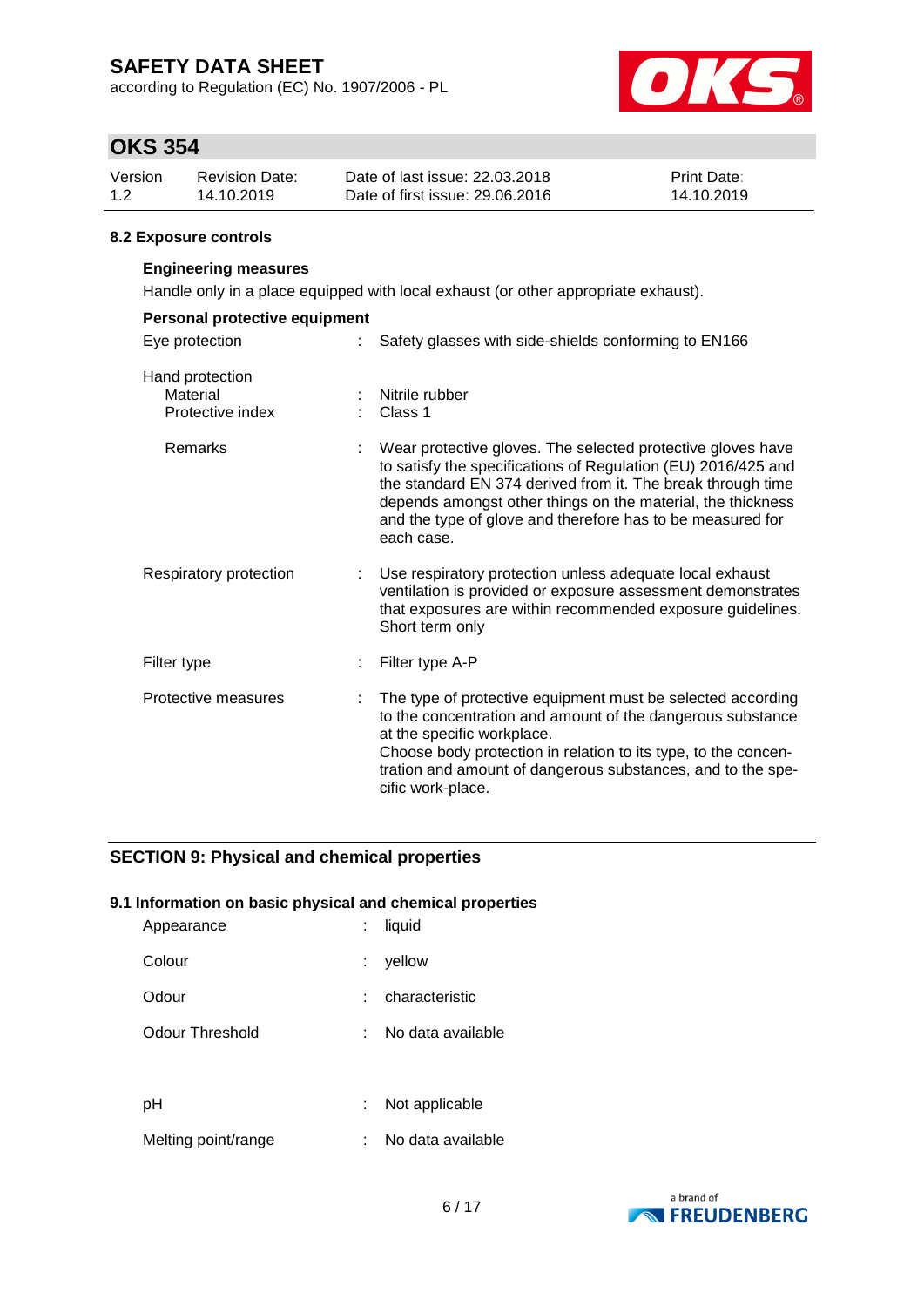according to Regulation (EC) No. 1907/2006 - PL



# **OKS 354**

| Version<br>1.2 |                     | <b>Revision Date:</b><br>14.10.2019                 |   | Date of last issue: 22.03.2018<br>Date of first issue: 29.06.2016 | Print Date:<br>14.10.2019 |
|----------------|---------------------|-----------------------------------------------------|---|-------------------------------------------------------------------|---------------------------|
|                |                     | Boiling point/boiling range                         | ÷ | $>200$ °C<br>(1.013 hPa)                                          |                           |
|                | Flash point         |                                                     |   | 268 °C<br>Method: ISO 2592                                        |                           |
|                |                     | Evaporation rate                                    |   | No data available                                                 |                           |
|                |                     | Flammability (solid, gas)                           | ÷ | Not applicable                                                    |                           |
|                |                     | Upper explosion limit / Upper<br>flammability limit | ÷ | No data available                                                 |                           |
|                |                     | Lower explosion limit / Lower<br>flammability limit | ÷ | No data available                                                 |                           |
|                |                     | Vapour pressure                                     |   | $\le$ 1.100 hPa (20 °C)                                           |                           |
|                |                     | Relative vapour density                             |   | No data available                                                 |                           |
|                | Density             |                                                     | ÷ | $0,92$ g/cm3<br>(20 °C)                                           |                           |
|                | <b>Bulk density</b> |                                                     | ÷ | No data available                                                 |                           |
|                | Solubility(ies)     | Water solubility                                    |   | insoluble                                                         |                           |
|                |                     | Solubility in other solvents                        | ÷ | No data available                                                 |                           |
|                | octanol/water       | Partition coefficient: n-                           |   | No data available                                                 |                           |
|                |                     | Auto-ignition temperature                           | ÷ | No data available                                                 |                           |
|                |                     | Decomposition temperature                           |   | No data available                                                 |                           |
|                | Viscosity           | Viscosity, dynamic                                  |   | No data available                                                 |                           |
|                |                     | Viscosity, kinematic                                |   | 4.100 mm2/s (40 °C)                                               |                           |
|                |                     | <b>Explosive properties</b>                         |   | Not explosive                                                     |                           |
|                |                     | Oxidizing properties                                |   | No data available                                                 |                           |
|                |                     | 9.2 Other information                               |   |                                                                   |                           |
|                |                     | Sublimation point                                   |   | No data available                                                 |                           |
|                |                     | Metal corrosion rate                                |   | Not corrosive to metals                                           |                           |
|                | Self-ignition       |                                                     |   | No data available                                                 |                           |

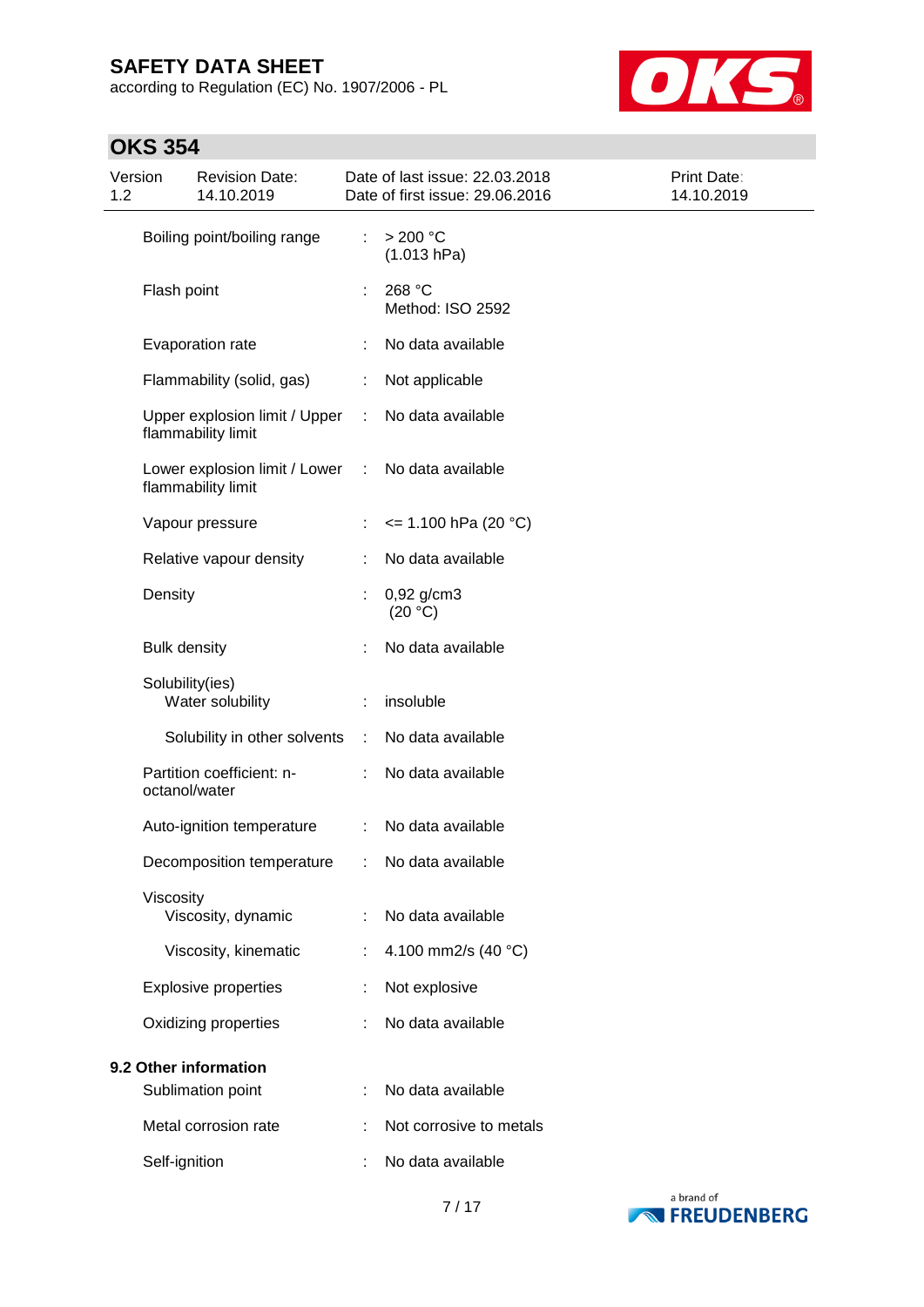according to Regulation (EC) No. 1907/2006 - PL



# **OKS 354**

| Version | Revision Date: | Date of last issue: 22.03.2018  | <b>Print Date:</b> |
|---------|----------------|---------------------------------|--------------------|
| 1.2     | 14.10.2019     | Date of first issue: 29,06,2016 | 14.10.2019         |

# **SECTION 10: Stability and reactivity**

#### **10.1 Reactivity**

No hazards to be specially mentioned.

#### **10.2 Chemical stability**

Stable under normal conditions.

# **10.3 Possibility of hazardous reactions**

| Hazardous reactions |  | No dangerous reaction known under conditions of normal use. |
|---------------------|--|-------------------------------------------------------------|
|---------------------|--|-------------------------------------------------------------|

#### **10.4 Conditions to avoid**

Conditions to avoid : No conditions to be specially mentioned.

#### **10.5 Incompatible materials**

Materials to avoid : No materials to be especially mentioned.

### **10.6 Hazardous decomposition products**

No decomposition if stored and applied as directed.

# **SECTION 11: Toxicological information**

### **11.1 Information on toxicological effects**

### **Acute toxicity**

| <b>Product:</b>           |                                               |
|---------------------------|-----------------------------------------------|
| Acute oral toxicity       | : Remarks: This information is not available. |
| Acute inhalation toxicity | : Remarks: This information is not available. |
| Acute dermal toxicity     | : Remarks: This information is not available. |

#### **Components:**

### **tris(methylphenyl) phosphate:**

| Acute oral toxicity       | : LD50 (Rat): $> 20.000$ mg/kg                                                                                                                              |
|---------------------------|-------------------------------------------------------------------------------------------------------------------------------------------------------------|
| Acute inhalation toxicity | : $LC50$ (Rat): 11,1 mg/l<br>Exposure time: 4 h<br>Test atmosphere: dust/mist<br>Assessment: The substance or mixture has no acute inhala-<br>tion toxicity |
| Acute dermal toxicity     | : LD50 (Rabbit): $> 10.000$ mg/kg                                                                                                                           |

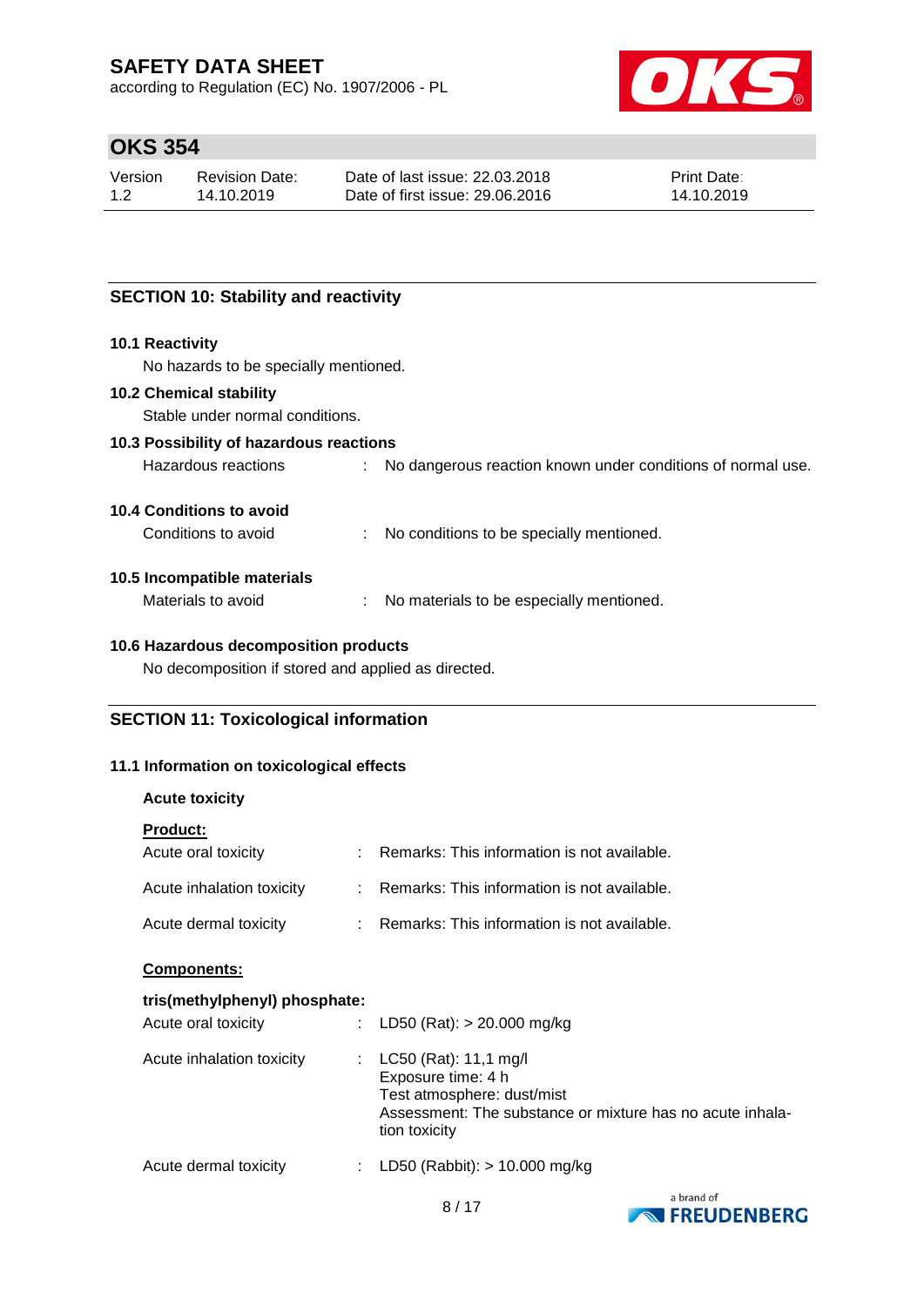according to Regulation (EC) No. 1907/2006 - PL



# **OKS 354**

| Version | <b>Revision Date:</b> | Date of last issue: 22.03.2018  | <b>Print Date:</b> |
|---------|-----------------------|---------------------------------|--------------------|
| 1.2     | 14.10.2019            | Date of first issue: 29,06,2016 | 14.10.2019         |
|         |                       |                                 |                    |

# **Skin corrosion/irritation**

# **Product:**

Remarks : This information is not available.

# **Components:**

#### **tris(methylphenyl) phosphate:**

| <b>Species</b> | : Rabbit             |
|----------------|----------------------|
| Assessment     | : No skin irritation |
| Result         | : No skin irritation |

#### **Serious eye damage/eye irritation**

#### **Product:**

Remarks : This information is not available.

#### **Components:**

#### **tris(methylphenyl) phosphate:**

| <b>Species</b> | : Rabbit            |
|----------------|---------------------|
| Assessment     | : No eye irritation |
| Result         | : No eye irritation |

#### **Respiratory or skin sensitisation**

### **Product:**

Remarks : This information is not available.

### **Components:**

### **tris(methylphenyl) phosphate:**

| Assessment | Does not cause skin sensitisation. |
|------------|------------------------------------|
| Result     | Does not cause skin sensitisation. |

#### **Germ cell mutagenicity**

#### **Product:**

| Genotoxicity in vitro | : Remarks: No data available |
|-----------------------|------------------------------|
| Genotoxicity in vivo  | : Remarks: No data available |

### **Carcinogenicity**

# **Product:**

| Remarks | No data available |
|---------|-------------------|
|         |                   |

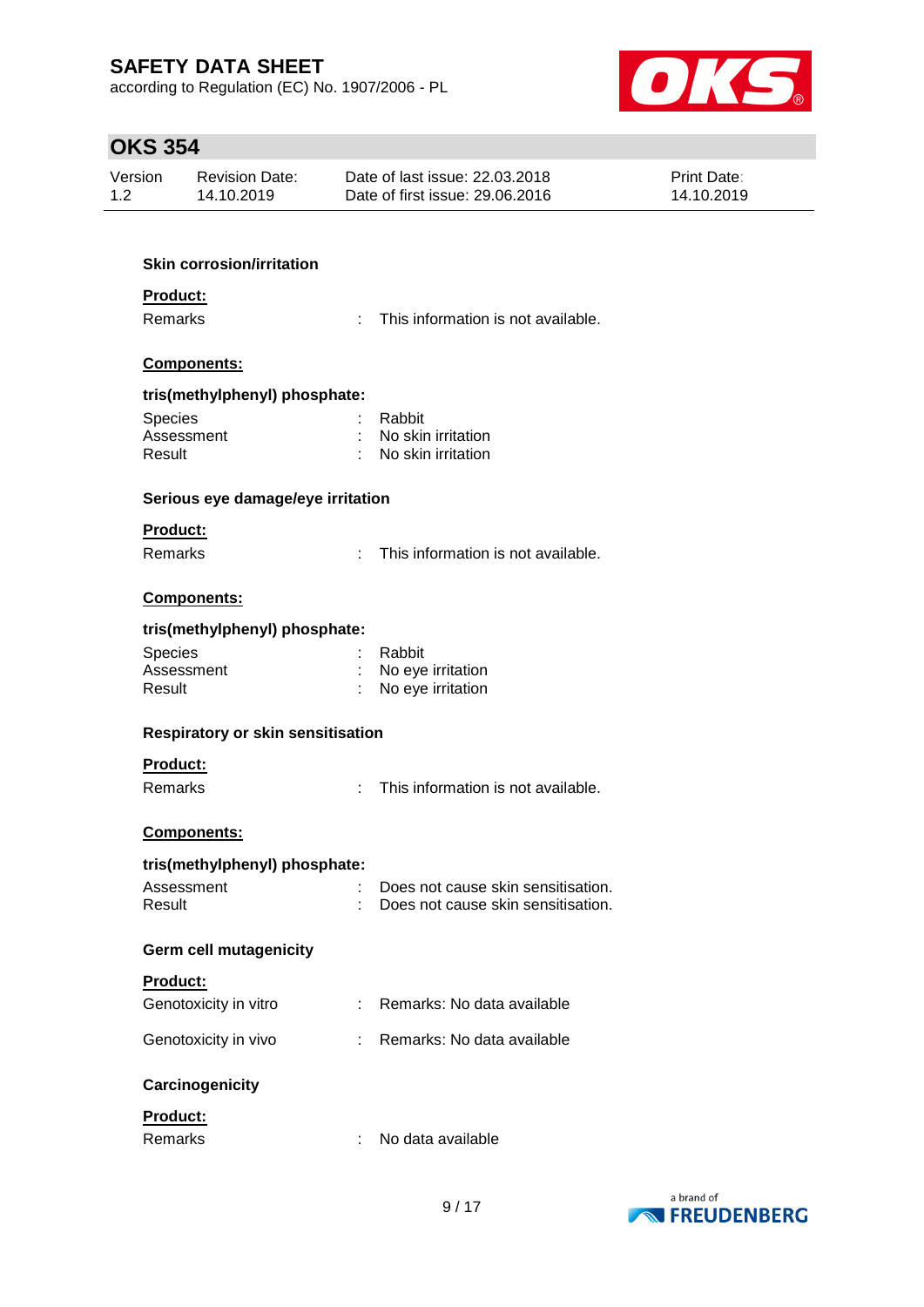according to Regulation (EC) No. 1907/2006 - PL



# **OKS 354**

| Version<br>1.2 |                               | <b>Revision Date:</b><br>14.10.2019                                    |                | Date of last issue: 22.03.2018<br>Date of first issue: 29.06.2016                                                         | <b>Print Date:</b><br>14.10.2019 |  |  |  |  |  |
|----------------|-------------------------------|------------------------------------------------------------------------|----------------|---------------------------------------------------------------------------------------------------------------------------|----------------------------------|--|--|--|--|--|
|                | <b>Reproductive toxicity</b>  |                                                                        |                |                                                                                                                           |                                  |  |  |  |  |  |
|                | <b>Product:</b>               |                                                                        |                |                                                                                                                           |                                  |  |  |  |  |  |
|                |                               | Effects on fertility                                                   | ÷              | Remarks: No data available                                                                                                |                                  |  |  |  |  |  |
|                | ment                          | Effects on foetal develop-                                             | ÷.             | Remarks: No data available                                                                                                |                                  |  |  |  |  |  |
|                |                               | Components:                                                            |                |                                                                                                                           |                                  |  |  |  |  |  |
|                | tris(methylphenyl) phosphate: |                                                                        |                |                                                                                                                           |                                  |  |  |  |  |  |
|                | sessment                      | Reproductive toxicity - As-                                            | <b>Service</b> | Some evidence of adverse effects on sexual function and<br>fertility, and/or on development, based on animal experiments. |                                  |  |  |  |  |  |
|                |                               | <b>STOT - single exposure</b>                                          |                |                                                                                                                           |                                  |  |  |  |  |  |
|                |                               | Components:                                                            |                |                                                                                                                           |                                  |  |  |  |  |  |
|                |                               | tris(methylphenyl) phosphate:                                          |                |                                                                                                                           |                                  |  |  |  |  |  |
|                |                               | Assessment                                                             | ÷              | The substance or mixture is not classified as specific target<br>organ toxicant, single exposure.                         |                                  |  |  |  |  |  |
|                |                               | <b>STOT - repeated exposure</b>                                        |                |                                                                                                                           |                                  |  |  |  |  |  |
|                |                               | Components:                                                            |                |                                                                                                                           |                                  |  |  |  |  |  |
|                |                               | tris(methylphenyl) phosphate:                                          |                |                                                                                                                           |                                  |  |  |  |  |  |
|                |                               | Assessment                                                             | ÷              | The substance or mixture is not classified as specific target<br>organ toxicant, repeated exposure.                       |                                  |  |  |  |  |  |
|                |                               | <b>Repeated dose toxicity</b>                                          |                |                                                                                                                           |                                  |  |  |  |  |  |
|                | <b>Product:</b>               |                                                                        |                |                                                                                                                           |                                  |  |  |  |  |  |
|                | Remarks                       |                                                                        |                | This information is not available.                                                                                        |                                  |  |  |  |  |  |
|                |                               | <b>Aspiration toxicity</b>                                             |                |                                                                                                                           |                                  |  |  |  |  |  |
|                | Product:                      |                                                                        |                |                                                                                                                           |                                  |  |  |  |  |  |
|                |                               | This information is not available.                                     |                |                                                                                                                           |                                  |  |  |  |  |  |
|                | <b>Components:</b>            |                                                                        |                |                                                                                                                           |                                  |  |  |  |  |  |
|                |                               | tris(methylphenyl) phosphate:<br>No aspiration toxicity classification |                |                                                                                                                           |                                  |  |  |  |  |  |
|                |                               | <b>Further information</b>                                             |                |                                                                                                                           |                                  |  |  |  |  |  |
|                | <b>Product:</b>               |                                                                        |                |                                                                                                                           |                                  |  |  |  |  |  |
|                | Remarks                       |                                                                        |                | Information given is based on data on the components and                                                                  |                                  |  |  |  |  |  |
|                |                               |                                                                        |                | 10/17                                                                                                                     | a brand of                       |  |  |  |  |  |

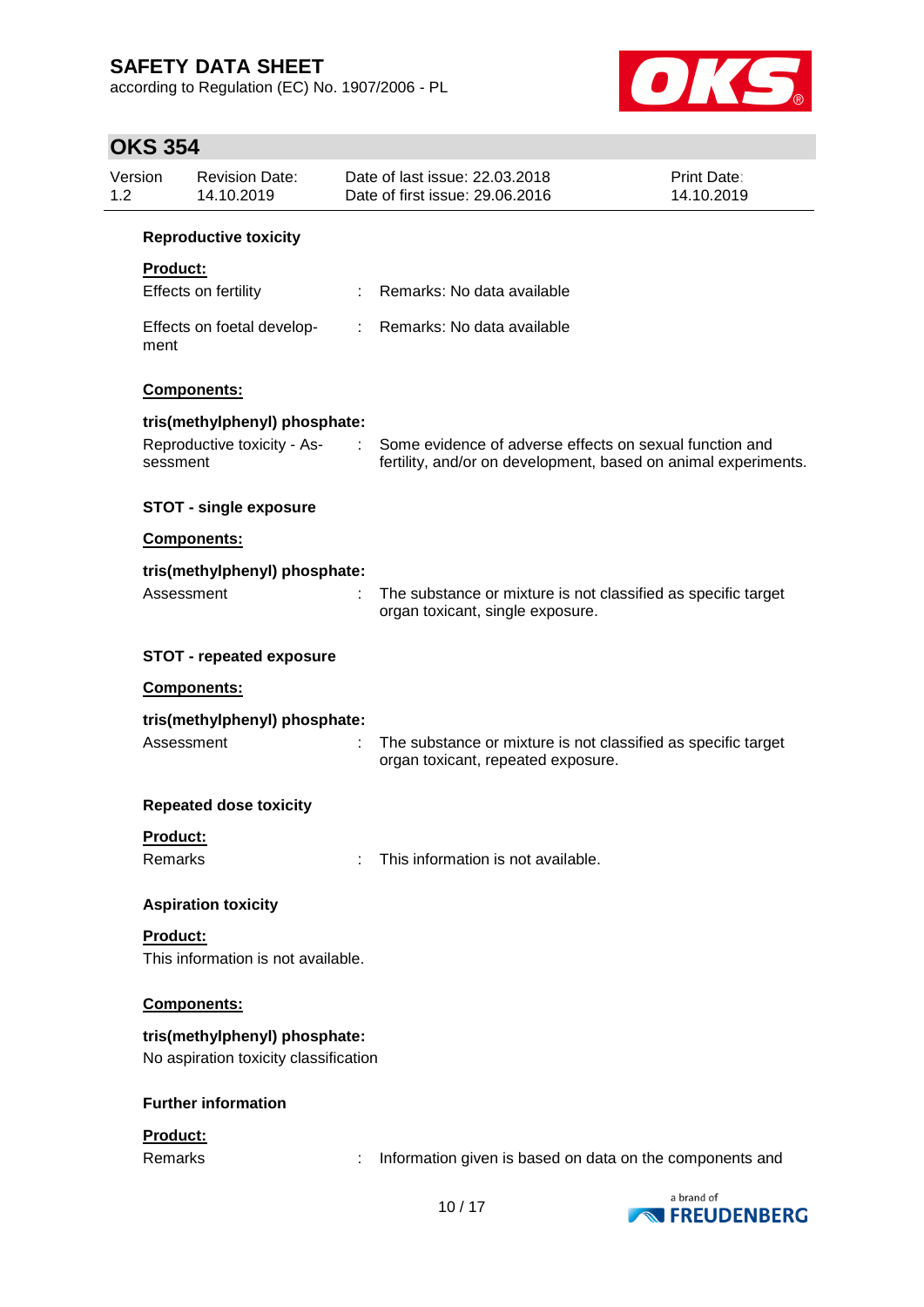according to Regulation (EC) No. 1907/2006 - PL



# **OKS 354**

| Version | Revision Date: | Date of last issue: 22,03,2018  | <b>Print Date:</b> |
|---------|----------------|---------------------------------|--------------------|
| 1.2     | 14.10.2019     | Date of first issue: 29,06,2016 | 14.10.2019         |

the toxicology of similar products.

# **SECTION 12: Ecological information**

### **12.1 Toxicity**

| Product:                                                                            |                |                                                                                                                  |
|-------------------------------------------------------------------------------------|----------------|------------------------------------------------------------------------------------------------------------------|
| Toxicity to fish                                                                    |                | : Remarks: Harmful to aquatic organisms, may cause long-term<br>adverse effects in the aquatic environment.      |
| Toxicity to daphnia and other : Remarks: No data available<br>aquatic invertebrates |                |                                                                                                                  |
| Toxicity to algae/aquatic<br>plants                                                 |                | : Remarks: No data available                                                                                     |
| Toxicity to microorganisms                                                          |                | Remarks: No data available                                                                                       |
| <b>Components:</b>                                                                  |                |                                                                                                                  |
| tris(methylphenyl) phosphate:                                                       |                |                                                                                                                  |
| Toxicity to fish                                                                    |                | LC50 (Oncorhynchus mykiss (rainbow trout)): 0,6 mg/l<br>Exposure time: 96 h<br>Test Type: static test            |
| Toxicity to daphnia and other :<br>aquatic invertebrates                            |                | EC50 (Daphnia magna (Water flea)): 0,146 mg/l<br>Exposure time: 48 h<br>Test Type: static test                   |
| M-Factor (Acute aquatic tox-<br>icity)                                              | $\sim 100$     | $\mathbf 1$                                                                                                      |
| Toxicity to fish (Chronic tox-<br>icity)                                            |                | NOEC: 0,01 mg/l<br>Exposure time: 28 d<br>Species: Jordanella floridae (flagfish)<br>Test Type: semi-static test |
| M-Factor (Chronic aquatic<br>toxicity)                                              | $\therefore$ 1 |                                                                                                                  |
| 12.2 Persistence and degradability                                                  |                |                                                                                                                  |
| Product:                                                                            |                |                                                                                                                  |
| Biodegradability                                                                    |                | : Remarks: No data available                                                                                     |

| Physico-chemical removabil- : Remarks: No data available |  |
|----------------------------------------------------------|--|
| ity                                                      |  |

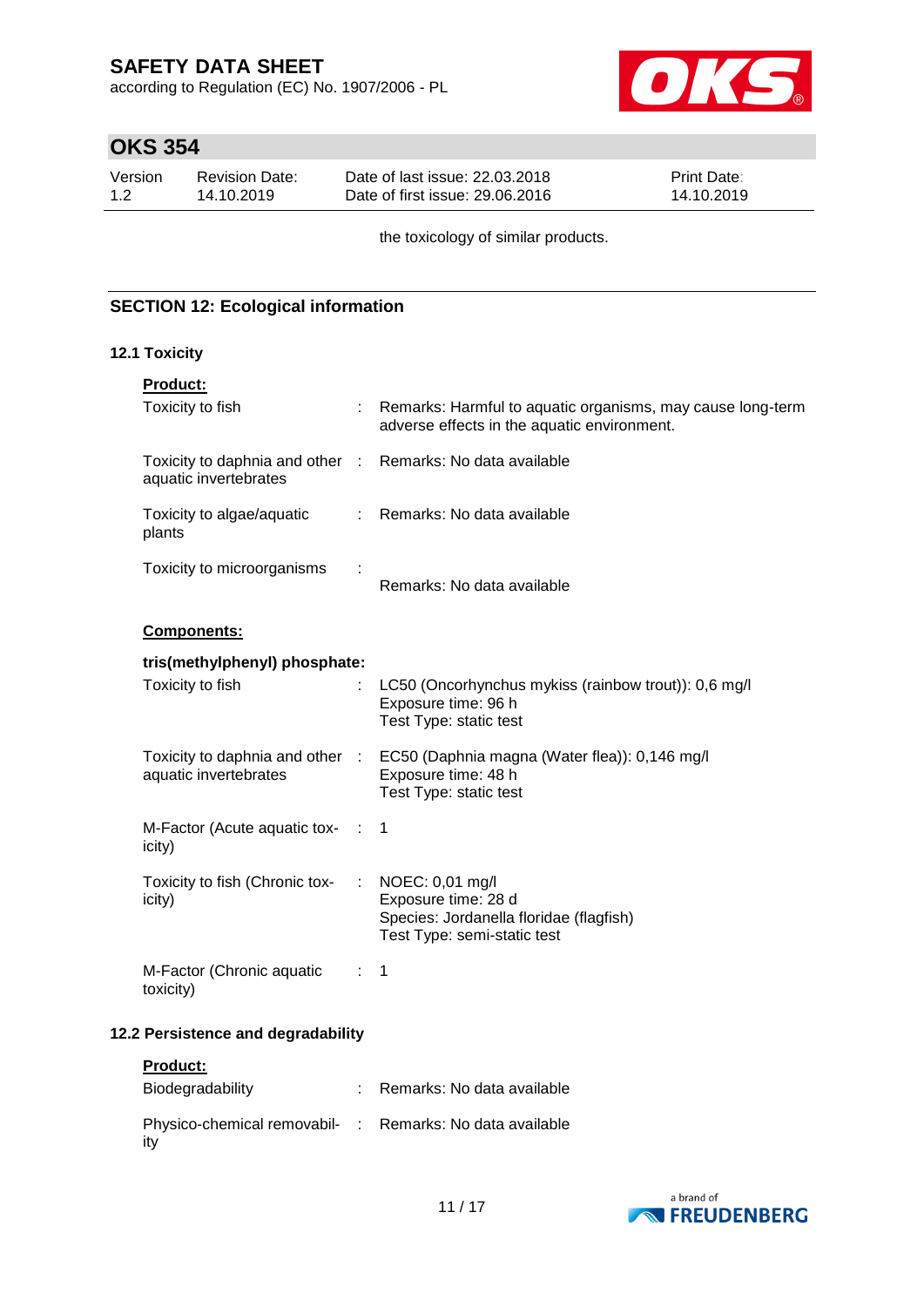according to Regulation (EC) No. 1907/2006 - PL



# **OKS 354**

| Version | Revision Date: | Date of last issue: 22,03,2018  | <b>Print Date:</b> |
|---------|----------------|---------------------------------|--------------------|
| 1.2     | 14.10.2019     | Date of first issue: 29,06,2016 | 14.10.2019         |

### **12.3 Bioaccumulative potential**

### **Product:**

| Bioaccumulation | : Remarks: This mixture contains no substance considered to |
|-----------------|-------------------------------------------------------------|
|                 | be persistent, bioaccumulating and toxic (PBT).             |
|                 | This mixture contains no substance considered to be very    |
|                 | persistent and very bioaccumulating (vPvB).                 |

#### **Components:**

### **tris(methylphenyl) phosphate:**

| Partition coefficient: n- | log Pow: 5,93 |
|---------------------------|---------------|
| octanol/water             |               |

#### **12.4 Mobility in soil**

#### **Product:**

| Mobility                                           | : Remarks: No data available |
|----------------------------------------------------|------------------------------|
| Distribution among environ-<br>mental compartments | : Remarks: No data available |

### **12.5 Results of PBT and vPvB assessment**

#### **Product:**

| Assessment | : This substance/mixture contains no components considered<br>to be either persistent, bioaccumulative and toxic (PBT), or<br>very persistent and very bioaccumulative (vPvB) at levels of<br>$0.1\%$ or higher |
|------------|-----------------------------------------------------------------------------------------------------------------------------------------------------------------------------------------------------------------|
|------------|-----------------------------------------------------------------------------------------------------------------------------------------------------------------------------------------------------------------|

### **Components:**

#### **tris(methylphenyl) phosphate:**

| Assessment | : Non-classified PBT substance. Non-classified vPvB sub- |
|------------|----------------------------------------------------------|
|            | stance.                                                  |

### **12.6 Other adverse effects**

**Product:**

| Additional ecological infor- | : Harmful to aquatic life with long lasting effects. |
|------------------------------|------------------------------------------------------|
| mation                       |                                                      |

# **SECTION 13: Disposal considerations**

### **13.1 Waste treatment methods**

| Product |  |
|---------|--|
|---------|--|

ext in the product should not be allowed to enter drains, water courses or the soil.

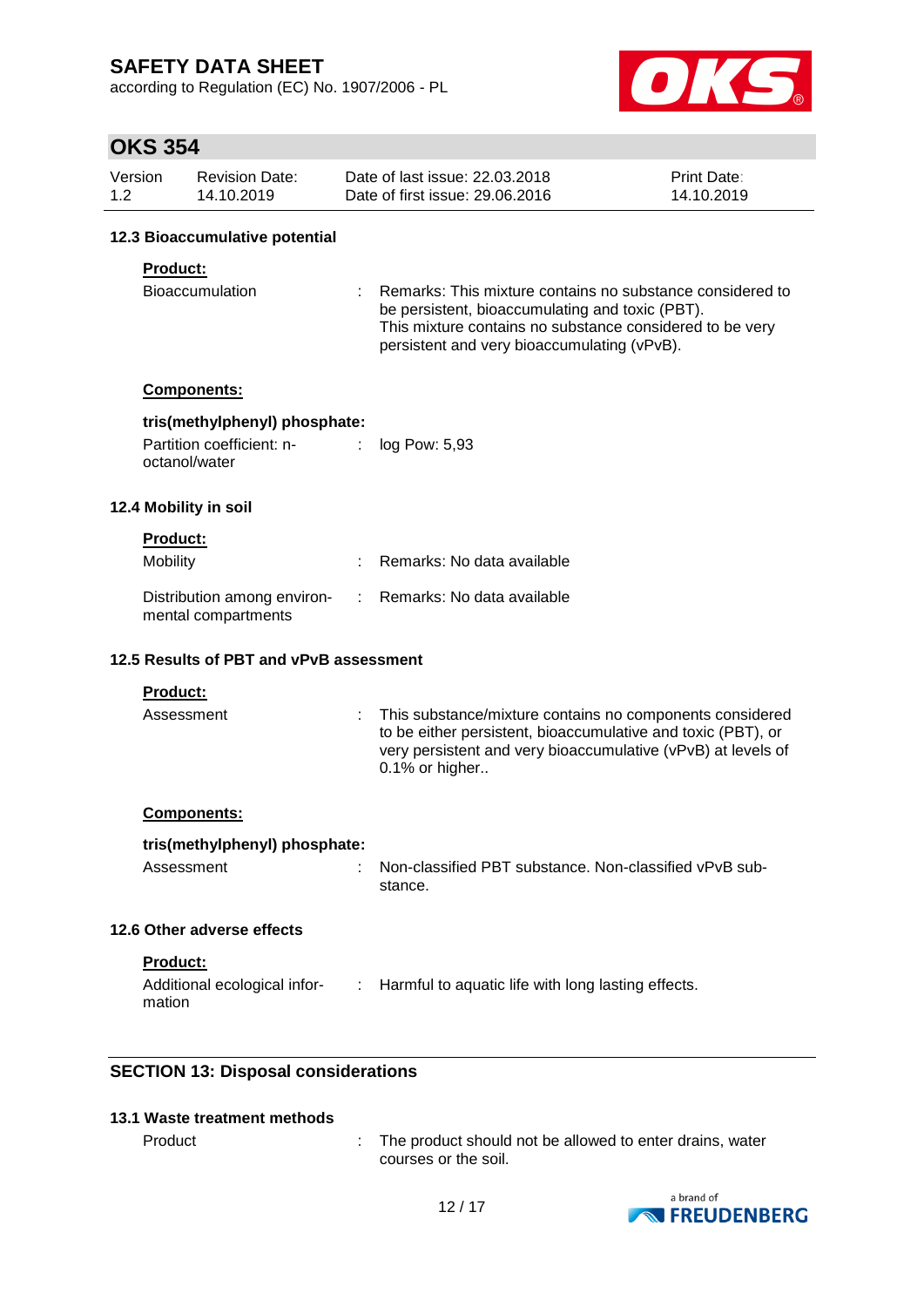according to Regulation (EC) No. 1907/2006 - PL



# **OKS 354**

| Version<br>1.2         | <b>Revision Date:</b><br>14.10.2019 | Date of last issue: 22.03.2018<br>Date of first issue: 29.06.2016                                      | Print Date:<br>14.10.2019                                     |
|------------------------|-------------------------------------|--------------------------------------------------------------------------------------------------------|---------------------------------------------------------------|
| Contaminated packaging |                                     | Do not dispose of with domestic refuse.<br>national regulations.                                       | Dispose of as hazardous waste in compliance with local and    |
|                        |                                     | Waste codes should be assigned by the user based on the<br>application for which the product was used. |                                                               |
|                        |                                     | the unused product.<br>Dispose of waste product or used containers according to<br>local regulations.  | Packaging that is not properly emptied must be disposed of as |
|                        |                                     | The following Waste Codes are only suggestions:                                                        |                                                               |

# **SECTION 14: Transport information**

#### **14.1 UN number**

| <b>ADR</b>                        | Not regulated as a dangerous good |
|-----------------------------------|-----------------------------------|
| <b>IMDG</b>                       | Not regulated as a dangerous good |
| <b>IATA</b>                       | Not regulated as a dangerous good |
| 14.2 UN proper shipping name      |                                   |
| <b>ADR</b>                        | Not regulated as a dangerous good |
| <b>IMDG</b>                       | Not regulated as a dangerous good |
| <b>IATA</b>                       | Not regulated as a dangerous good |
| 14.3 Transport hazard class(es)   |                                   |
| <b>ADR</b>                        | Not regulated as a dangerous good |
| <b>IMDG</b>                       | Not regulated as a dangerous good |
| <b>IATA</b>                       | Not regulated as a dangerous good |
| 14.4 Packing group                |                                   |
| <b>ADR</b>                        | Not regulated as a dangerous good |
| <b>IMDG</b>                       | Not regulated as a dangerous good |
| <b>IATA (Cargo)</b>               | Not regulated as a dangerous good |
| <b>IATA (Passenger)</b>           | Not regulated as a dangerous good |
| <b>14.5 Environmental hazards</b> |                                   |
| <b>ADR</b>                        | Not regulated as a dangerous good |
| <b>IMDG</b>                       | Not regulated as a dangerous good |
| <b>IATA (Passenger)</b>           | Not regulated as a dangerous good |
| <b>IATA (Cargo)</b>               | Not regulated as a dangerous good |

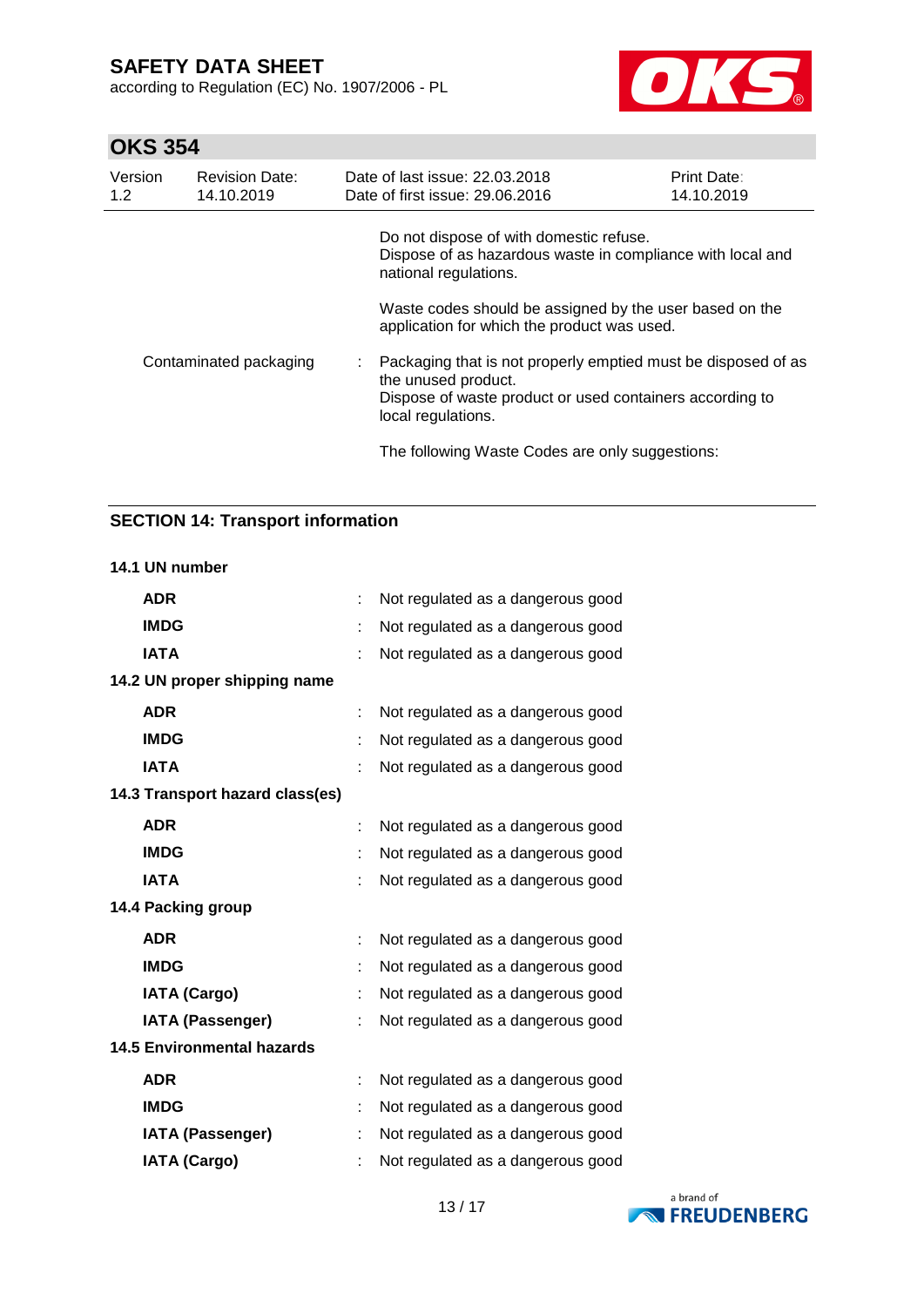according to Regulation (EC) No. 1907/2006 - PL



# **OKS 354**

| Version | Revision Date: | Date of last issue: 22,03,2018  | <b>Print Date:</b> |
|---------|----------------|---------------------------------|--------------------|
| 1.2     | 14.10.2019     | Date of first issue: 29,06,2016 | 14.10.2019         |

### **14.6 Special precautions for user**

Not applicable

**14.7 Transport in bulk according to Annex II of Marpol and the IBC Code**

Remarks : Not applicable for product as supplied.

### **SECTION 15: Regulatory information**

#### **15.1 Safety, health and environmental regulations/legislation specific for the substance or mixture**

| REACH - Candidate List of Substances of Very High<br>Concern for Authorisation (Article 59).                                                         |   | This product does not contain sub-<br>stances of very high concern (Regu-<br>lation (EC) No 1907/2006 (REACH),<br>Article 57). |  |  |
|------------------------------------------------------------------------------------------------------------------------------------------------------|---|--------------------------------------------------------------------------------------------------------------------------------|--|--|
| REACH - List of substances subject to authorisation<br>(Annex XIV)                                                                                   |   | Not applicable                                                                                                                 |  |  |
| Regulation (EC) No 1005/2009 on substances that de-<br>plete the ozone layer                                                                         |   | Not applicable                                                                                                                 |  |  |
| Regulation (EC) No 850/2004 on persistent organic pol-<br>lutants                                                                                    | ÷ | Not applicable                                                                                                                 |  |  |
| Regulation (EC) No 649/2012 of the European Parlia-<br>ment and the Council concerning the export and import<br>of dangerous chemicals               |   | Not applicable                                                                                                                 |  |  |
| REACH - Restrictions on the manufacture, placing on<br>the market and use of certain dangerous substances,<br>preparations and articles (Annex XVII) |   | Conditions of restriction for the fol-<br>lowing entries should be considered:<br>Number on list 3                             |  |  |
| Seveso III: Directive 2012/18/EU of the European Parliament and of the Council on the control of                                                     |   |                                                                                                                                |  |  |

Seveso III: Directive 2012/18/EU of the European Parliament and of the Council on the control of major-accident hazards involving dangerous substances. Not applicable

| Volatile organic compounds | $\therefore$ Directive 2010/75/EU of 24 November 2010 on industrial |
|----------------------------|---------------------------------------------------------------------|
|                            | emissions (integrated pollution prevention and control)             |
|                            | Not applicable                                                      |

### **Other regulations:**

Act of 25 February 2011 on the Chemical Substances and Their Mixtures (consolidated text Dz. U. 2015, item 1203).

Regulation (EC) No 1272/2008 of the European Parliament and of the Council of 16 December 2008 on classification, labelling and packaging of substances and mixtures, amending and repealing Directives 67/548/EEC and 1999/45/EC, and amending Regulation (EC) No 1907/2006 (Official Journal of the European Union L 353 from 31.12.2008) with further adaptation to technical progress (ATP 1-7).

Regulation (EC) No 1907/2006 of the European Parliament and of the Council of 18 December 2006 concerning the Registration, Evaluation, Authorisation and Restriction of Chemicals (REACH), establishing a European Chemicals Agency, amending Directive 1999/45/EC and

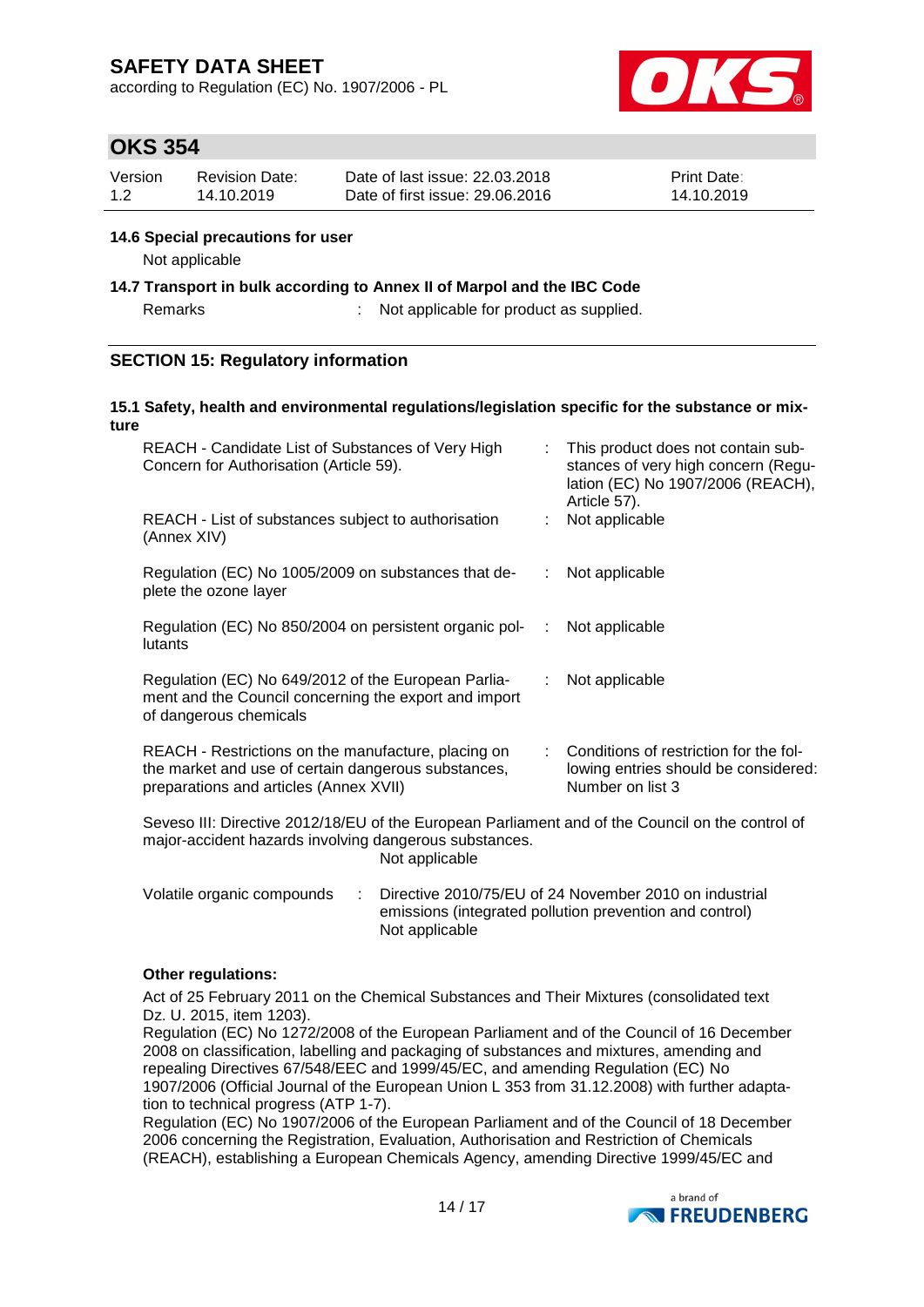according to Regulation (EC) No. 1907/2006 - PL



# **OKS 354**

| Version | <b>Revision Date:</b> | Date of last issue: 22,03,2018  | <b>Print Date:</b> |
|---------|-----------------------|---------------------------------|--------------------|
| 1.2     | 14.10.2019            | Date of first issue: 29,06,2016 | 14.10.2019         |

repealing Council Regulation (EEC) No 793/93 and Commission Regulation (EC) No 1488/94 as well as Council Directive 76/769/EEC and Commission Directives 91/155/EEC, 93/67/EEC, 93/105/EC and 2000/21/EC (Official Journal of the European Union L 396 from 30.12.2006, as amended).

Commission Regulation (EU) 2015/830 of 28 May 2015 amending Regulation (EC) No 1907/2006 of the European Parliament and of the Council on the Registration, Evaluation, Authorisation and Restriction of Chemicals (REACH)

Ordinance of the Minister of Health of 10 August 2012 concerning the criteria and procedure of classification of chemical substances and their mixtures (consolidated text Dz. U. of 2015., pos. 208).

Ordinance of the Minister of Economy, Labour and Social Policy of 21st December 2005 concerning the basic requirements for personal protective equipment (Dz. U. Nr. 259, item 2173). Ordinance of the Minister of Labour and Social Policy of 12 June 2018 concerning the highest allowable concentrations and levels of the agents harmful for health in the workplace (OJ 2018 pos 1286)

Ordinance of the Minister of Health of 2nd February 2011 concerning tests and measurement of agents harmful for health in the workplace (Dz. U. Nr. 33, item 166).

Ordinance of the Minister of Health of 30th December 2004 on the health and safety of workers related to chemical agents at work (Dz. U. from 2005, Nr. 11, item 86, as amended).

Act of 14 December 2012. on Waste (Journal of Laws of 2013. pos. 21, as amended).

Act of 13 June 2013. On packaging and packaging waste Journal. U. of 2013. Item. 888, as amended).

Ordinance of the Minister of Environment of 9th December 2014 on Waste Catalog (Dz. U. 2014 item 1923).

Ordinance of the Minister of Environment on the requirements for carrying out the process of thermal treatment of waste and how to deal with waste produced in the process. (Dz. U. of 2016., Pos. 108)

Act of 19 August 2011 on transport of dangerous goods (Dz. U. Nr. 227, item 1367, as amended).

Government Statement of 26 July 2005 on enforcing of changes Annexes A and B of European Agreement concerning international transport of dangerous goods by road (ADR) (Dz. U. Nr. 178, item 1481, as amended).

Ordinance of the Minister of Health of 20th April 2012 concerning labeling of containers of dangerous substances and dangerous mixtures and some mixtures ((consolidated text) Dz. U. z 2015 nr. 0 poz. 450).

Ordinance of the Minister of Health of 11th June 2012 concerning categories of dangerous substances and dangerous mixtures for which containers must be fitted with child-resistant fastenings and a tactile warning of danger (Dz. U. from 2012, item 688 as amended).

### **15.2 Chemical safety assessment**

This information is not available.

### **SECTION 16: Other information**

#### **Full text of H-Statements**

| H <sub>361</sub> | : Suspected of damaging fertility or the unborn child.             |
|------------------|--------------------------------------------------------------------|
| H400             | $\therefore$ Very toxic to aquatic life.                           |
| H410             | $\therefore$ Very toxic to aquatic life with long lasting effects. |

### **Full text of other abbreviations**

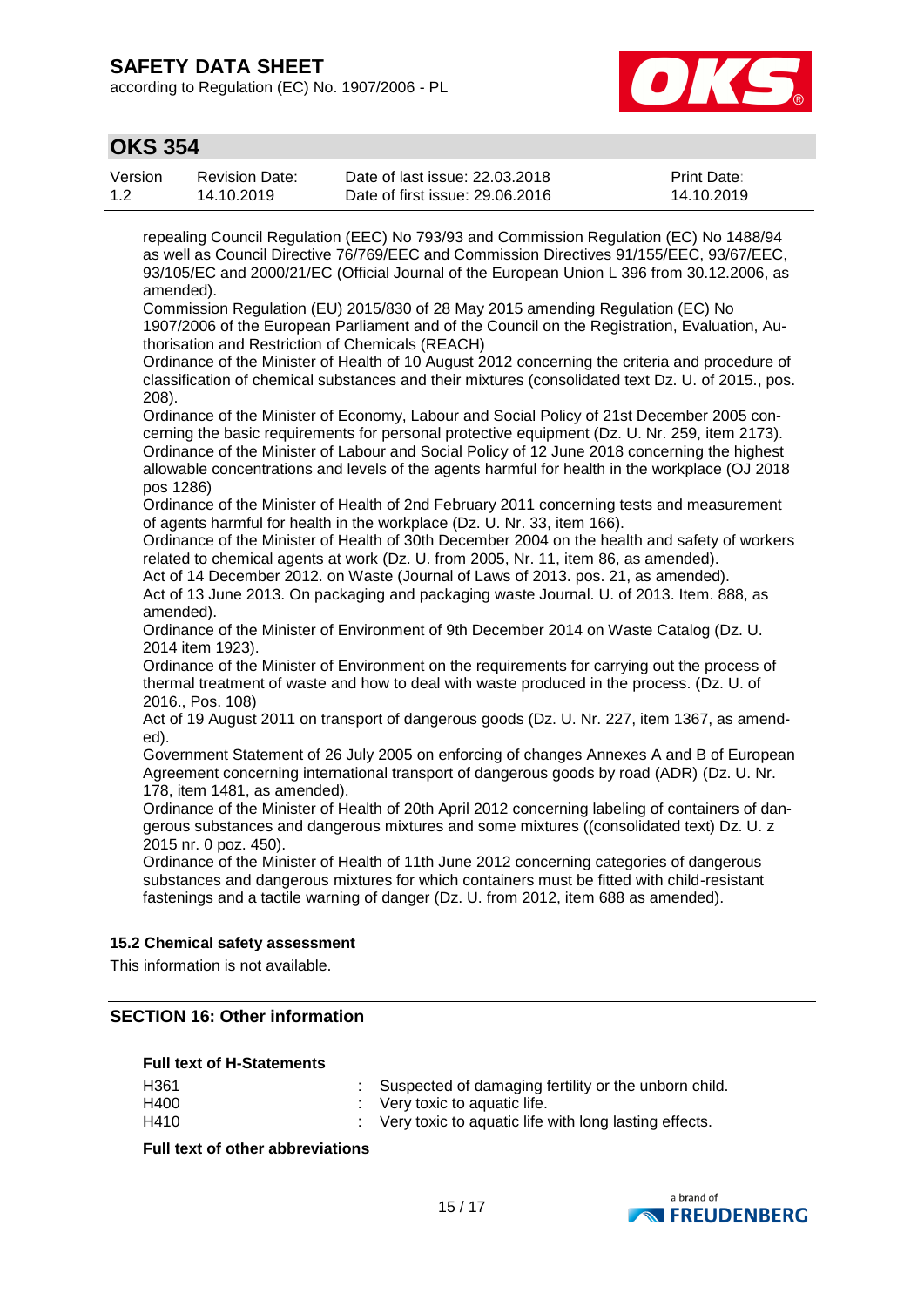according to Regulation (EC) No. 1907/2006 - PL



# **OKS 354**

| Version | Revision Date: | Date of last issue: 22,03,2018  | <b>Print Date:</b> |
|---------|----------------|---------------------------------|--------------------|
| 1.2     | 14.10.2019     | Date of first issue: 29,06,2016 | 14.10.2019         |

ADN - European Agreement concerning the International Carriage of Dangerous Goods by Inland Waterways; ADR - European Agreement concerning the International Carriage of Dangerous Goods by Road; AICS - Australian Inventory of Chemical Substances; ASTM - American Society for the Testing of Materials; bw - Body weight; CLP - Classification Labelling Packaging Regulation; Regulation (EC) No 1272/2008; CMR - Carcinogen, Mutagen or Reproductive Toxicant; DIN - Standard of the German Institute for Standardisation; DSL - Domestic Substances List (Canada); ECHA - European Chemicals Agency; EC-Number - European Community number; ECx - Concentration associated with x% response; ELx - Loading rate associated with x% response; EmS - Emergency Schedule; ENCS - Existing and New Chemical Substances (Japan); ErCx - Concentration associated with x% growth rate response; GHS - Globally Harmonized System; GLP - Good Laboratory Practice; IARC - International Agency for Research on Cancer; IATA - International Air Transport Association; IBC - International Code for the Construction and Equipment of Ships carrying Dangerous Chemicals in Bulk; IC50 - Half maximal inhibitory concentration; ICAO - International Civil Aviation Organization; IECSC - Inventory of Existing Chemical Substances in China; IMDG - International Maritime Dangerous Goods; IMO - International Maritime Organization; ISHL - Industrial Safety and Health Law (Japan); ISO - International Organisation for Standardization; KECI - Korea Existing Chemicals Inventory; LC50 - Lethal Concentration to 50 % of a test population; LD50 - Lethal Dose to 50% of a test population (Median Lethal Dose); MARPOL - International Convention for the Prevention of Pollution from Ships; n.o.s. - Not Otherwise Specified; NO(A)EC - No Observed (Adverse) Effect Concentration; NO(A)EL - No Observed (Adverse) Effect Level; NOELR - No Observable Effect Loading Rate; NZIoC - New Zealand Inventory of Chemicals; OECD - Organization for Economic Co-operation and Development; OPPTS - Office of Chemical Safety and Pollution Prevention; PBT - Persistent, Bioaccumulative and Toxic substance; PICCS - Philippines Inventory of Chemicals and Chemical Substances; (Q)SAR - (Quantitative) Structure Activity Relationship; REACH - Regulation (EC) No 1907/2006 of the European Parliament and of the Council concerning the Registration, Evaluation, Authorisation and Restriction of Chemicals; RID - Regulations concerning the International Carriage of Dangerous Goods by Rail; SADT - Self-Accelerating Decomposition Temperature; SDS - Safety Data Sheet; SVHC - Substance of Very High Concern; TCSI - Taiwan Chemical Substance Inventory; TRGS - Technical Rule for Hazardous Substances; TSCA - Toxic Substances Control Act (United States); UN - United Nations; vPvB - Very Persistent and Very Bioaccumulative

#### **Further information**

### **Classification of the mixture: Classification procedure:**

Aquatic Chronic 3 **H412** Calculation method

This safety data sheet applies only to products originally packed and labelled by OKS Spezialschmierstoffe. The information contained therein may not be reproduced or modified without the express written permission of OKS Spezialschmierstoffe. Any forwarding of this document is only permitted to the extent required by law. Any further, in particular public, dissemination of our safety data sheets (e.g. as a document for download from the Internet) is not permitted without the express written consent of OKS Spezialschmierstoffe. OKS Spezialschmierstoffe provides its customers with amended safety data sheets as prescribed by law. The customer is responsible for passing on safety data sheets and any amendments contained therein to its own customers, employees and other users of the product. OKS Spezialschmierstoffe provides no guarantee that safety data sheets received by users from third parties are up-to-date. All information and instructions in this safety data sheet have been compiled to the best of our knowledge and are based on the information available to us on the day of publication. The information provided is intended to describe the product in relation to the required safety measures; it is neither an assurance of